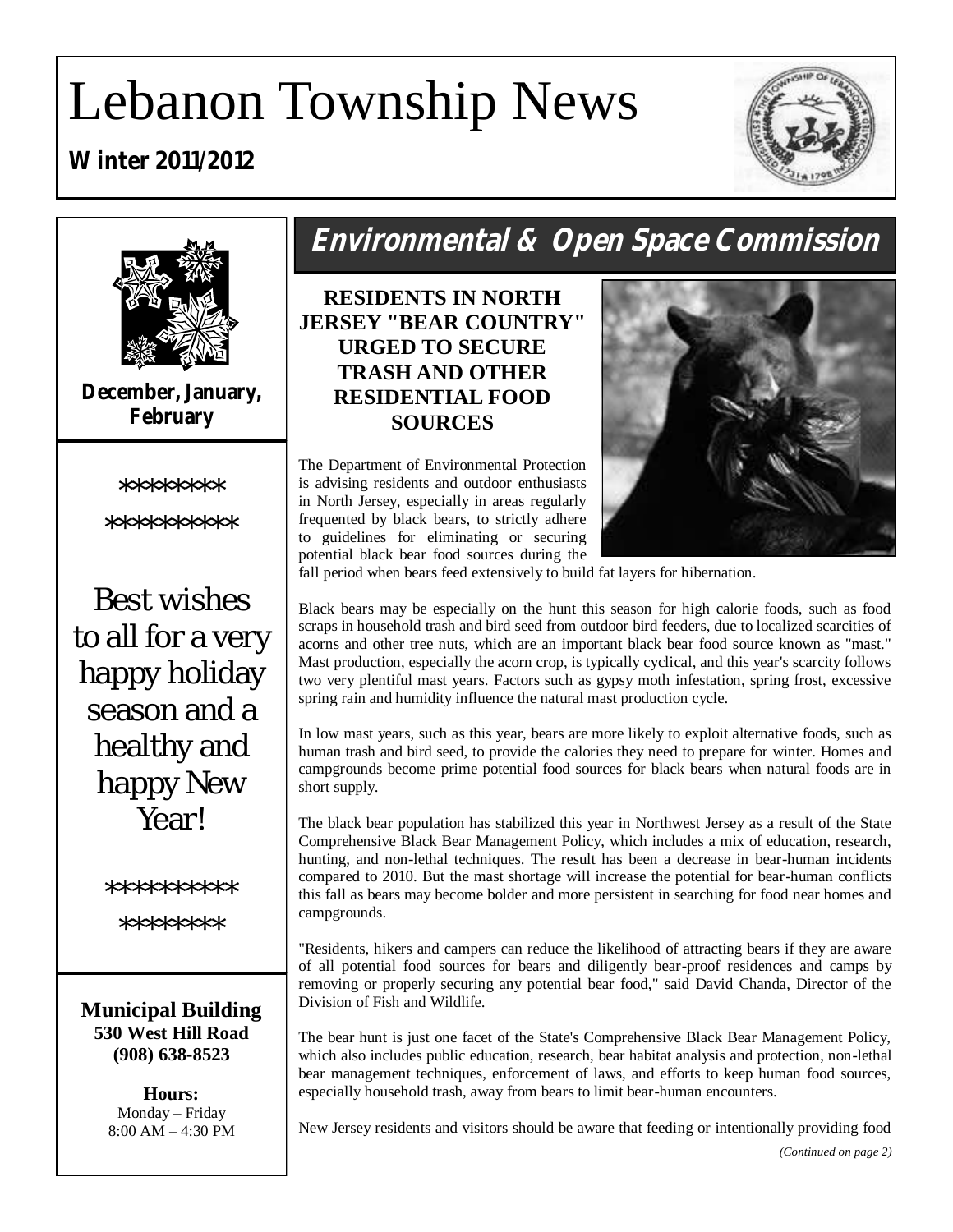# **Environmental & Open Space Commission (continued)**

#### *(Continued from page 1)*

for black bears is against the law. Violators could face a penalty of up to a \$1,000 for each offense. Conservation Officers and State Park Police, along with local police departments, will be on the lookout for incidents where food is intentionally provided for black bears.

These simple rules for living in black bear country, particularly Morris, Sussex, Warren, Hunterdon, northern Passaic, northern Somerset and western Bergen counties, will help minimize conflicts with black bears:

- Reducing conflicts with bears is a community effort. It only takes several households with unsecured food for bears to create a nuisance bear that could affect an entire neighborhood.
- Invest in bear-proof garbage containers. If not using bearproof garbage containers, store all garbage in containers with tight fitting lids in a secure area such as a basement, the inside wall of a garage, or a shed.
- Put garbage out on collection day, not the evening before.
- Wash garbage containers with a disinfectant at least once a week to eliminate odors.
- Draping ammonia or bleach soaked cloth over containers will help to eliminate odors.
- Do not place meat or sweet food scraps in compost piles.
- Feed birds only from December 1 to April 1, when bears are least active.
- When feeding birds when bears are active, suspend birdfeeders at least 10 feet off the ground. Clean up spilled seeds and shells daily.
- Feed outdoor pets during daylight hours only. Immediately remove all food scraps and bowls after feeding.
- Clean outdoor grills thoroughly after each use. Grease and food residue can attract bears.
- Do not leave food unattended while camping or picnicking.
- Store all food items in coolers inside vehicles where they can not be seen or in bear-proof food storage lockers at State Park facilities
- Never feed a black bear. It is dangerous and against the law.
- Report bear damage or nuisance behavior to your local police department or to the Division of Fish and Wildlife at (877) 927-6337.

To learn more about New Jersey's black bears, visit www.njfishandwildlife.com. To read the State's Comprehensive Black Bear management Policy, visit http://www.nj.gov/dep/ fgw/bearfacts.htm.





*<u>DEPENDABLE</u>* **SKRVICE SINCE 1936** 

PERSONAL & COMMERCIAL INSURANCE FOR ALL YOUR NEEDS

908-638-8558 or toll free 800-476-7466

www.groendyke.net E-mail airgro@att.nct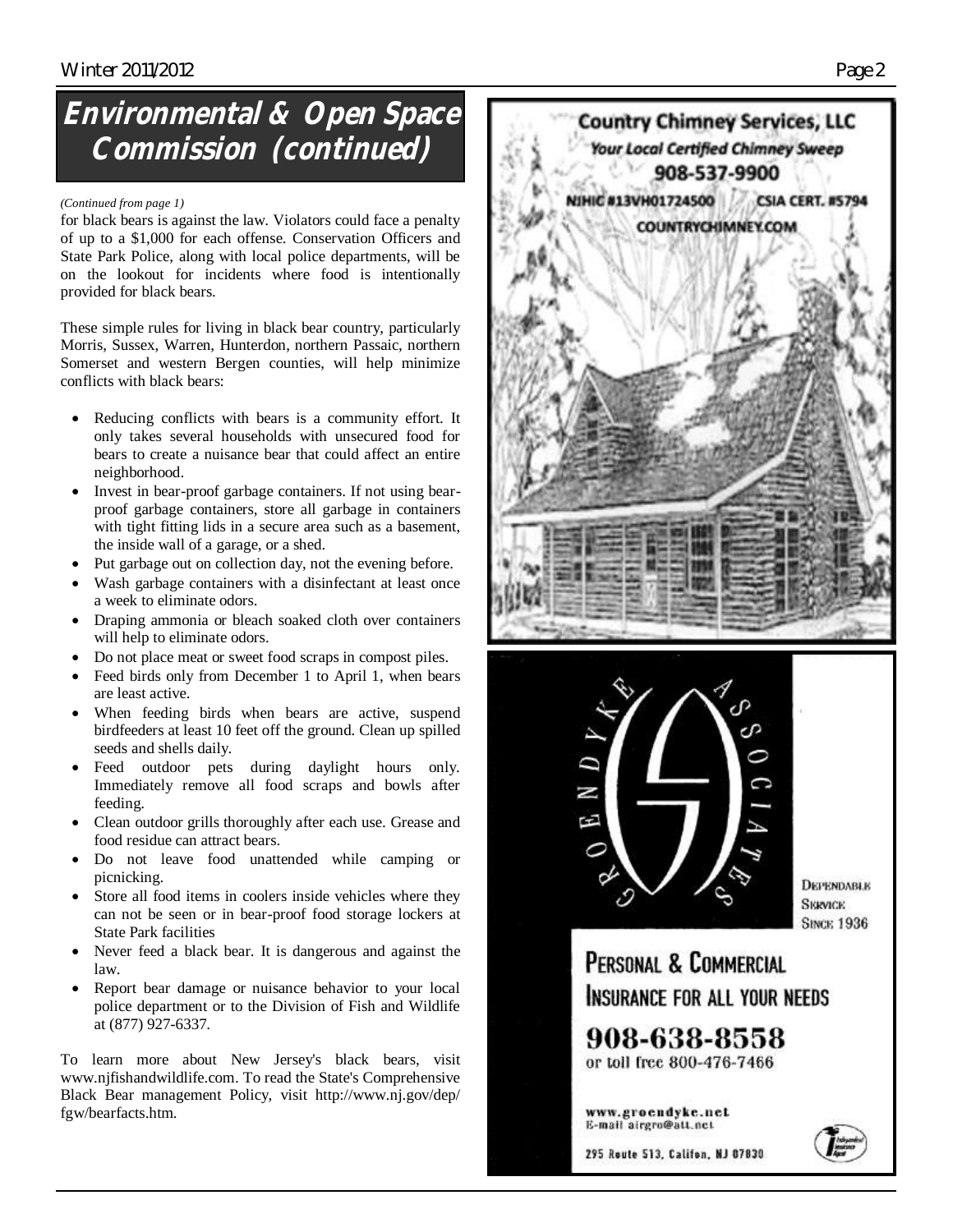# **Fire Department**

An important reminder to the residents of our community please make sure that your house is accessible to emergency vehicles. The entire length of your driveway should have a clearance of 12 feet wide and 12 feet tall. Your house number should be clearly marked at the end of your driveway using reflective numbers. Please don't let a serious situation become a tragedy due to inaccessibility of emergency vehicles.

Carbon monoxide is a deadly, tasteless and odorless gas which is undetectable by human senses. Carbon monoxide detectors should be tested monthly, however the test buttons on these detectors only test the battery and circuitry, not the sensor. The sensor in the detector is considered to be the most likely component to fail and has a limited lifetime of about five years. The only way to test the sensor is with an external source of calibrated test gas. Approximately 50% of all carbon monoxide detectors installed in the U.S. are **over** five years old. If your carbon monoxide detector is over five years old, we strongly encourage you to replace it. On combination carbon monoxide and smoke detectors, you will often see a "manufacture date" or a "replace by date" inside the cover on the main board. These dates will give you a good indication of when your detector should be replaced. If you have any doubts about your carbon monoxide detector's age or reliability, replace it! Your family's safety counts on it.

The monthly breakfasts are back! Please join us every second Sunday of each month any time between 8:00 AM and 11:30 AM at the Anthony Road station. The cost is \$6.00 for adults and \$4.00 for children under ten. All proceeds from the November breakfast were donated to Jacob Grecco and his family as Jake fights brain cancer. Jake is the 7 year-old nephew of the Lebanon Township Volunteer Fire Department (LTVFD) Firefighter/EMT, Eric Lowmaster.

The LTVFD would like to congratulate Sean Kelly, Suzanne Patriarca, Jared Patriarca, Tom Carlucci, Tomi Hackett, and Mark Rothfeld on their EMT Certifications, and Matt Miners on passing Firefighter 1! Currently, we have five additional fire department members taking the EMT course.

On October 7, 2011, the LTVFD took delivery of our new 2011 Horton Ambulance. The ambulance, identified as BLS 19-51, has a Chevy 4500 chassis with a Duramax Turbo Diesel engine. The patient compartment has a unique design with the access door at the front of the box, sliding windows on both sides, soft aisle and cabinet lighting, a double CPR bench, Avonite countertops, and an attractive color scheme. The comfortable compartment and smooth ride of the vehicle will be appreciated by patients and EMS staff.

The fall season continues to be busy with fire and EMS calls, training, drills, supporting community events, and sports standbys. In addition, many of the department members attended the New Jersey State Firemen's Convention in September. The department had two vehicles on display at the New Jersey Fire

Expo: Tender 19 and BLS-1951. A lot of positive feedback was received for the unique designs and functionality of both vehicles.

To learn more about the LTVFD and our activities, please visit our website at www.lebanontownshipfire.org. If you are interested in joining or have any questions about the Fire Department, please call us at (908) 537-2838 or email info@ltfdnj.org.



Pictured above is the LTVFD's new 2011 Horton Ambulance.

**Museum**

### **TOWNSHIP OF LEBANON MUSEUM 57 MUSCONETCONG RIVER ROAD (908) 537-6464**

#### **HOLIDAY PARTY December 10**

#### Our annual Holiday party will be held on Saturday, December 10 from 1:00 - 5:00 PM. Our window displays will be ready and we hope you will enjoy them as you partake of our soup and bread reception. Please bring a jar of peanut butter to supplement the Lebanon Township food distributions, or something for the Hunterdon Food Pantry.

### **Museum Hours: Tuesday & Thursday 9:30 AM - 5:00 PM Saturday 1:00 - 5:00 PM**

The museum is supported by the Township of Lebanon under the guidance of the Township Historians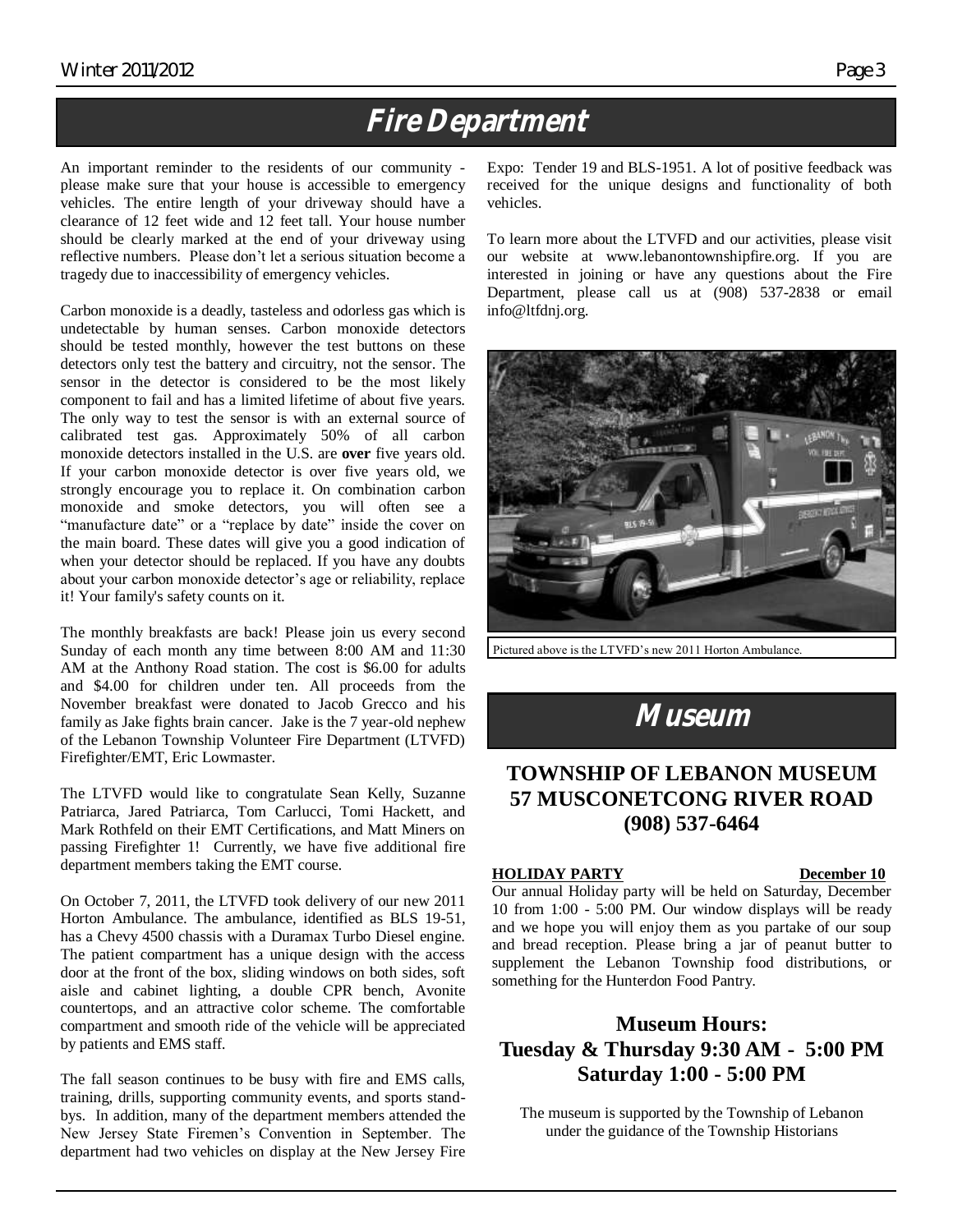### **Bunnvale Library**

### **THE BUNNVALE BEAT**

The seeds of change planted last spring at Bunnvale Library have resulted in a bountiful harvest of surprises! Patrons frequenting the library since autumn have marveled at the renovations in the downstairs children's area: new lighting, shelving, carpeting, storage, and accessories. Local resident and artist Bill Martin donated his time and imagination to create original artwork depicting such themes as fantasy, friendship and play. There is also a new, more welcoming front door that is more in keeping with the building's design and décor.

Amid these changes, the winter season signals new collections for the Anne Rambo display cabinet. During the month of December, Michele Pieper's collection of Santas will delight all ages. For January, we invite patrons to provide lists – illustrations also appreciated - of their New Year resolutions, predictions and wishes. February will feature handmade fiber products from the loom of Tari Vuocolo.

Story Time for preschoolers ages 2-5 continues through the winter, beginning January 6, 2012, and will be held most Fridays from 1:15-2:00 PM. Registration is required. Details and schedules are available at the library and on our township webpage.

Recently, the IT Department at the county library upgraded system software to provide a more user-friendly, self-managed environment. Patrons who access their accounts may now verify, change or update their personal information as well as place requests or make specific queries. Due to huge demand, patrons are also able to download ebooks to a number of devices including Kindle, free of charge. See the library home page for details.

Bunnvale Library is here for **you**. We are a small, but mighty, full-service library providing a wide range of fiction and nonfiction books, audiobooks, adult and juvenile DVDs, periodicals, books for sale, a free paperback exchange, free internet and WiFi access, and copy and fax machines. If you don't see what you want, we can order items from within the county system or conduct a wider search. Let us know if and how we can better serve you, the public.

#### **Happy, Healthy Holiday Season to All!**

**HOURS: Wednesday 1:00 – 8:00 PM Thursday & Friday 9:00 AM – 5:00 PM Saturday 9:00 AM – 2:00 PM TELEPHONE: (908) 638-8884**

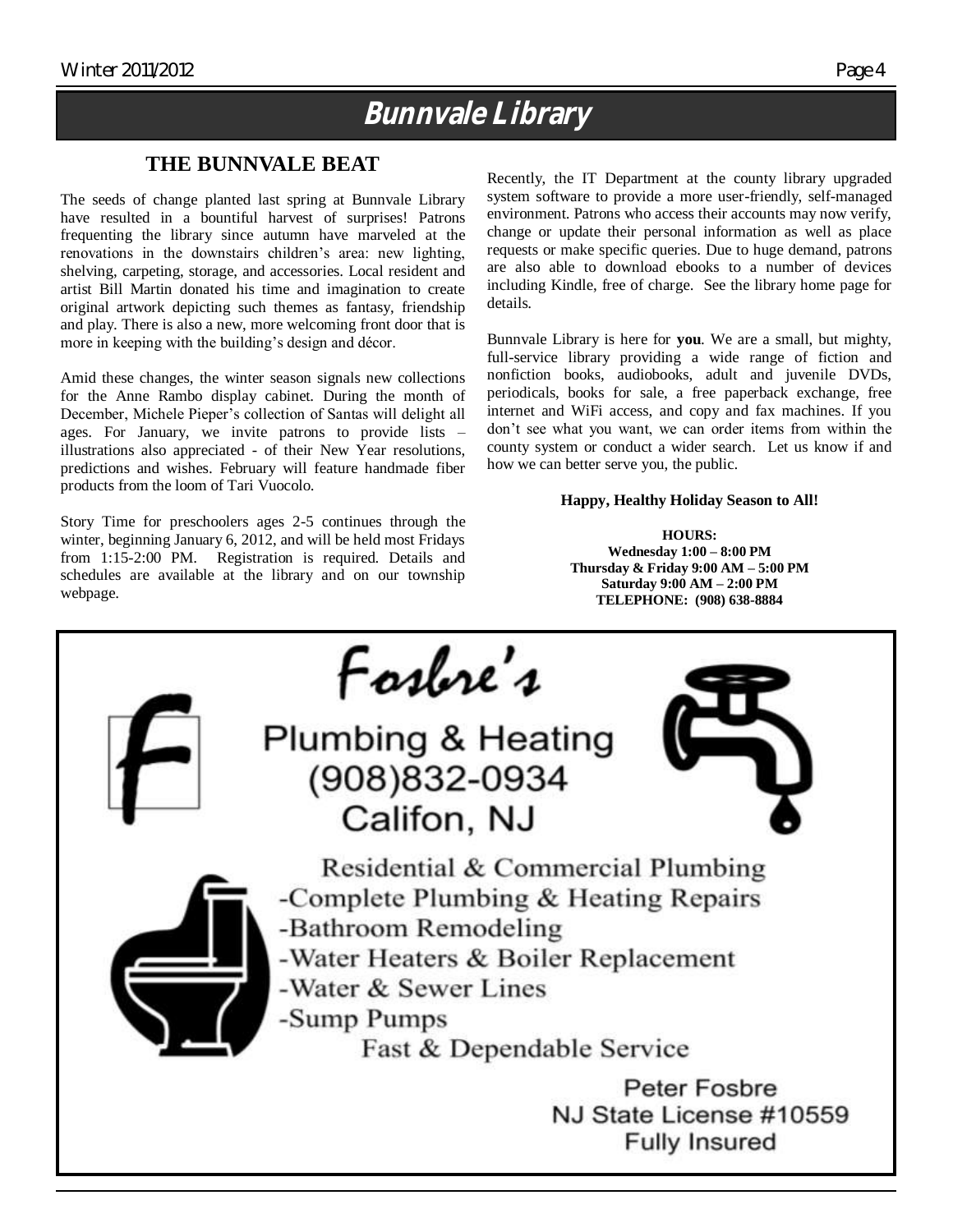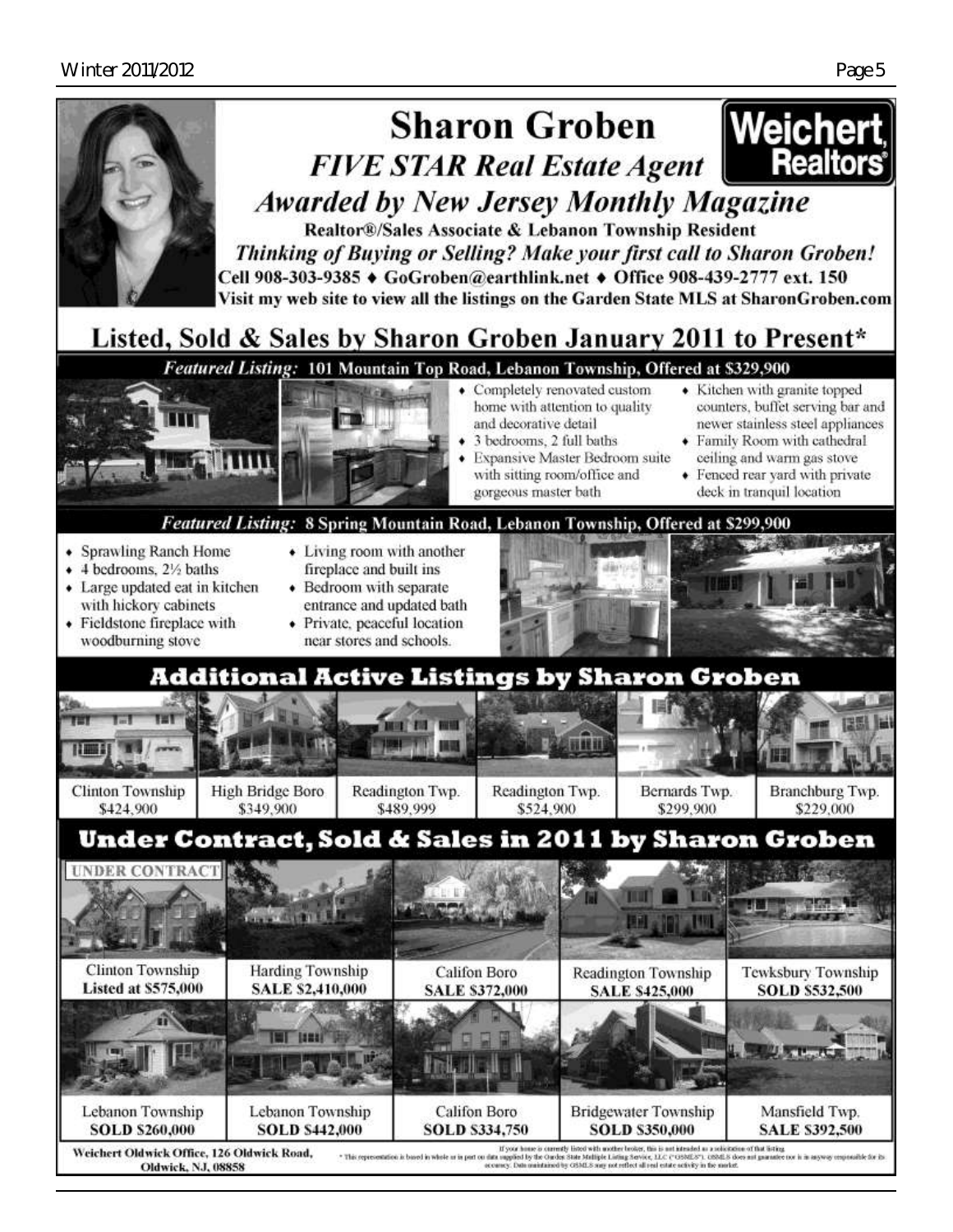# **Education**

### **Highlights from The Lebanon Township Board of Education Spotlight On Fall 2011**

#### **Budget Reduction**

We hope the community will be happy to note that our budget for this year has delivered a **1.3% decrease** in the average property tax bill. Even with this budget, the goals for our District are rigorous and provide direction to our school's continuing drive for improvement in both facilities and the overall educational experience of our community.

#### **Superintendent Search**

This year the Board is challenged with replacing our Superintendent of Schools, Mrs. Judith Burd. Mrs. Burd has decided to retire at the end of her current contract in June 2012. The Board has taken this task as a major focus of our efforts for this school year and will be working closely with the NJ School Boards Association to ensure we identify and select the best candidate to fulfill the needs of our students, faculty, staff, and community.

#### **VV Parking Lot Upgrade**

The much needed parking lot work at Valley View is complete. The new lot expands the parking at the school and keeps dropoff and pick-up further away from the buses, thus providing a much safer environment for our kids. As a final bit of good news, the whole project even came in under the budgeted amount.

#### **Technology Enhancements**

- Thanks to a grant from the Lebanon Township Education Foundation, Valley View has its first SMART Board<sup>™</sup> in Mrs. Hinkle's fourth grade classroom. Interactive whiteboards are excellent tools that actively engage students. They are a great way to have information presented to the students while accommodating multiple learning styles.
- In Woodglen School, the addition of another laptop computer cart means that we now have one for each grade level. In addition, we are continuing to install projectors in classrooms, with a goal of having one in each room. In enrichment, we have added several Mac Books to use in movie making through both the eighth grade cycle and enrichment activities. As we move forward, we hope to add tablet computers and apps for science and social studies to our technology arsenal.

#### **Harassment, Intimidation, and Bullying (H.I.B.)**

The appropriate social development of children has long been a priority for all of the members of the Lebanon Township community. Recently passed legislation designed to curb Harassment, Intimidation, and Bullying (H.I.B.) has not changed that philosophy. There are, however, a number of new legal requirements for public schools built into the law. The most notable requirements involve the investigation and subsequent public reporting of all alleged incidents of H.I.B. We are working hard to educate our students about the serious nature of the new requirements and will continue to communicate with parents and the community about our efforts. It is important for the community to know that incidents occurring off school property also fall under the same investigative and reporting requirements.

#### **LEBANON TOWNSHIP BOARD OF EDUCATION**

**Superintendent Search** 

**Community Input Session**

**Date: Tuesday, November 29, 2011 Time: 7:30 p.m. Place: Woodglen School PAC**

The Board of Education invites you to attend a **critical issues input session** to gather information to be used to set criteria for the background, training and experience necessary for the new superintendent of schools. Our search consultant, Gwen H. Thornton, from New Jersey School Boards Association, will explain the search procedure, the roles played by the Board, the staff and the public in the process, and the calendar for the actual search. Discussion will center on the strengths, concerns, on-going issues and future initiatives which will face the new superintendent. Information gathered, together with input from other focus groups, will be used to shape a variety of candidate review documents and the interview questions.

#### **Please plan to attend this important meeting.**

**For more information please call the Lebanon Township School Board Office at (908) 638-4521.**

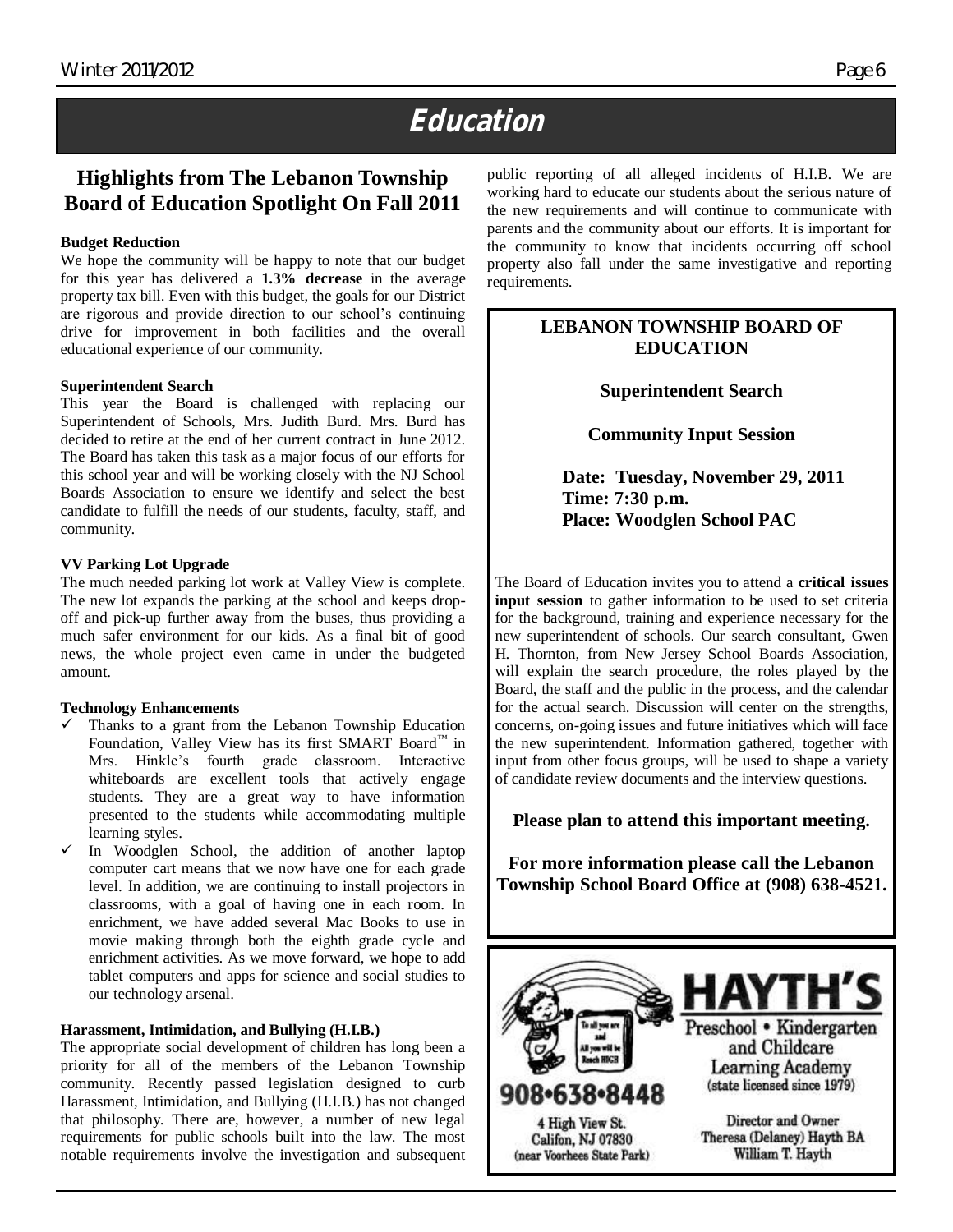# **Education (continued)**

### **Lebanon Township Education Foundation News**

Have you noticed the thermometers ticking up outside the entrance to both Valley View and Woodglen Schools? They are monitoring the progress of the Lebanon Township Education Foundation's (LTEF) Hundred Squared Campaign, the goal of which is to raise \$10,000 for education in Lebanon Township by having 100 families donate \$100 each.



The education foundation is a  $501(c)(3)$  organization most well known for its success in installing the new Valley View playground in 2010. However, it has four main initiatives:

The LTEF's 4 Pillars:

Teacher Enrichment Grants Capital Projects Community Education Scholarship

**Teacher Enrichment Grants:** Teacher grants fund items that fall outside the regular school budget from science balance scales to computers. Current teacher requests include interactive computer projectors and choral risers at Valley View and tablet computers at Woodglen.

**Capital Projects:** The playground committee, which made such wonderful additions to Valley View School, is transitioning into the recreation committee, making major improvements to the outdoor recreation facilities at Woodglen Middle School. The current project may include basketball refurbishment, a fitness course and a seating area.

**Community Education:** All residents of Lebanon Township are invited to participate in the winter course offerings sponsored by the LTEF. Classes are subsidized for township residents. December's course offerings include **Know the Bear Facts**, a presentation full of facts about black bear biology and behavior, **Babysitting with Certification**, **Basic First Aid with Certification,** and **CPR with Certification.** Please check the LTEF website at www.ltefuture.org for descriptions regarding these courses as well as registration information.

Scholarship: All high school seniors who have lived in Lebanon Township for at least one year as of June 2012 are invited to apply for a \$1,000 community service-based scholarship sponsored by the LTEF. Voorhees High School students should contact the guidance office at the high school for more information. Students of other area high schools can contact Jason Kornegay, LTEF Scholarship Coordinator, at jkornegay@lebtwpk8.org.

For more information on any of these initiatives, to volunteer your time or to make a tax-deductible donation to the Hundred Squared Campaign, visit www.ltefuture.org or contact LTEF President Jessica Avallone at avallone.jessica@bcg.com.



Now that the Valley View School playground project (pictured above) is complete, the LTEF is focusing on improving the outdoor recreation facilities at Woodglen School.

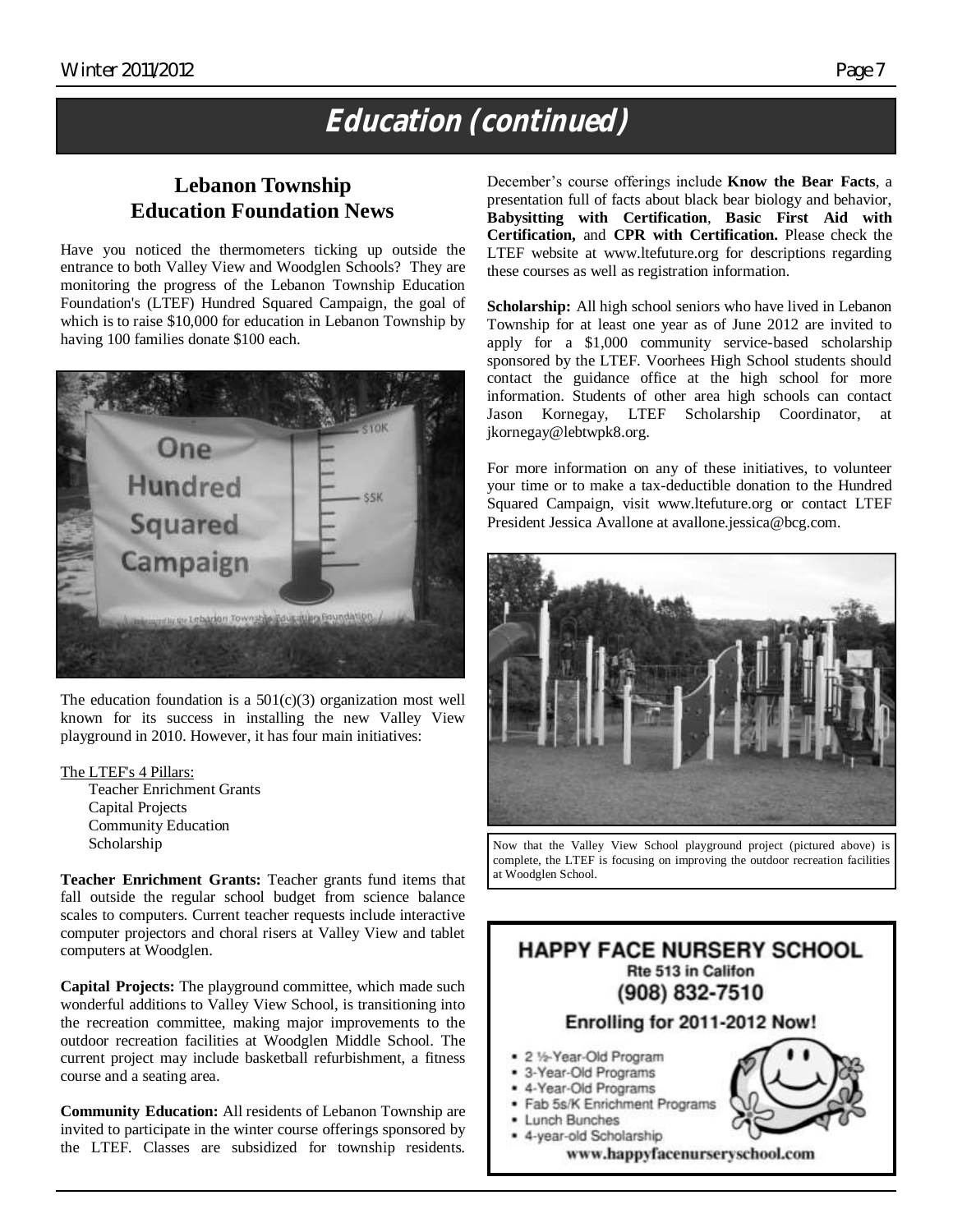# **Recycling**

### **Recycling News**

Not only is recycling the right thing to do, it is also the law in New Jersey. Hunterdon County and Lebanon Township work together to try to make recycling convenient. Please check the recycling page of the Hunterdon County website, www.co.hunterdon.nj.us/recycling.htm, for information about special county



hazardous waste and electronics recycling events. Lebanon Township generally has an electronics recycling event the second Saturday in May.

For residential recycling, materials are accepted at each of the following locations:

 1. The township recycling depots on the third Saturday of each month between 8:30 and 11:30 AM behind the Municipal Building.

 2. The county residential recycling program at the Transfer Station in Annandale. The hours at the transfer station are 7:00 AM to 4:30 PM Monday through Friday and 7:00 AM to 1:00 PM on Saturday.

#### ITEMS ACCEPTED FOR RECYCLING:

 **Aluminum cans**: Only empty beverage cans will be accepted. Other aluminum items WILL NOT BE ACCEPTED.

 **Cardboard, chipboard & brown paper bags**: Corrugated, chipboard (boxboard) and brown paper bags will be accepted. Cardboard should be tied or placed in another cardboard container (box). Cardboard with food or food residue WILL NOT BE ACCEPTED.

 **Glass bottles and jars**: Food and beverage container glass with rings and caps removed will be accepted. All containers MUST be emptied and rinsed. Cups, drinking glasses, dishes, ovenware, window glass, lead crystal TV tubes, light bulbs, mirrors or any other type of glass product WILL NOT BE ACCEPTED.

#### **Hard covered books**

 **Junk mail & office paper**: Un-shredded junk mail and office paper will be accepted. Junk mail and office paper should be tied or placed in a cardboard container (box). Shredded or bagged junk mail and office paper WILL NOT BE ACCEPTED.

 **Newspaper**: Newspaper tied with string or twine will be accepted. Newspaper bound in tape or other materials WILL NOT BE ACCEPTED.

#### **Paperback books**

 **Plastics bottles # 1-7:** Plastic bottles # 1-7 that originally contained liquids are accepted. All containers MUST be emptied and rinsed.

#### **Telephone books**

 **Tin and bi-metal cans:** Are accepted if all food and other residue has been removed. Labels do not have to be removed.



For 32 years, Hayth's Preschool has been providing exceptional child-centered programs structured around the individual needs of each child. It is a place where wonderful memories are made.

| <b>Programs Offered</b>               |                                            |
|---------------------------------------|--------------------------------------------|
| $9:00$ AM $-11:30$ AM                 | ****<br>All programs are a                 |
| $9:00$ AM $-12:15$ PM                 | hands on approach<br>for every child. This |
| $7:00$ AM $-5:45$ PM (full day)       | allows each child a<br>multi-sensory       |
| 7:00 AM $-$ 12:15 PM (half day)       | approach to grow and                       |
| $9:00 AM - 3:00 PM$                   | develop life-long<br>skills.               |
| 11:45 AM $-$ 3:00 PM $+$ Kindergarten | ****                                       |

#### **Before and After School Programs**

Before and after school busing available for Lebanon Township School students in grades Kindergarten and up. Busing is available for AM and PM Kindergarten students.

Open enrollment • Call today to schedule a visit • 908-638-8448 We look forward to meeting you!

**Accepting children age 18 months and older**

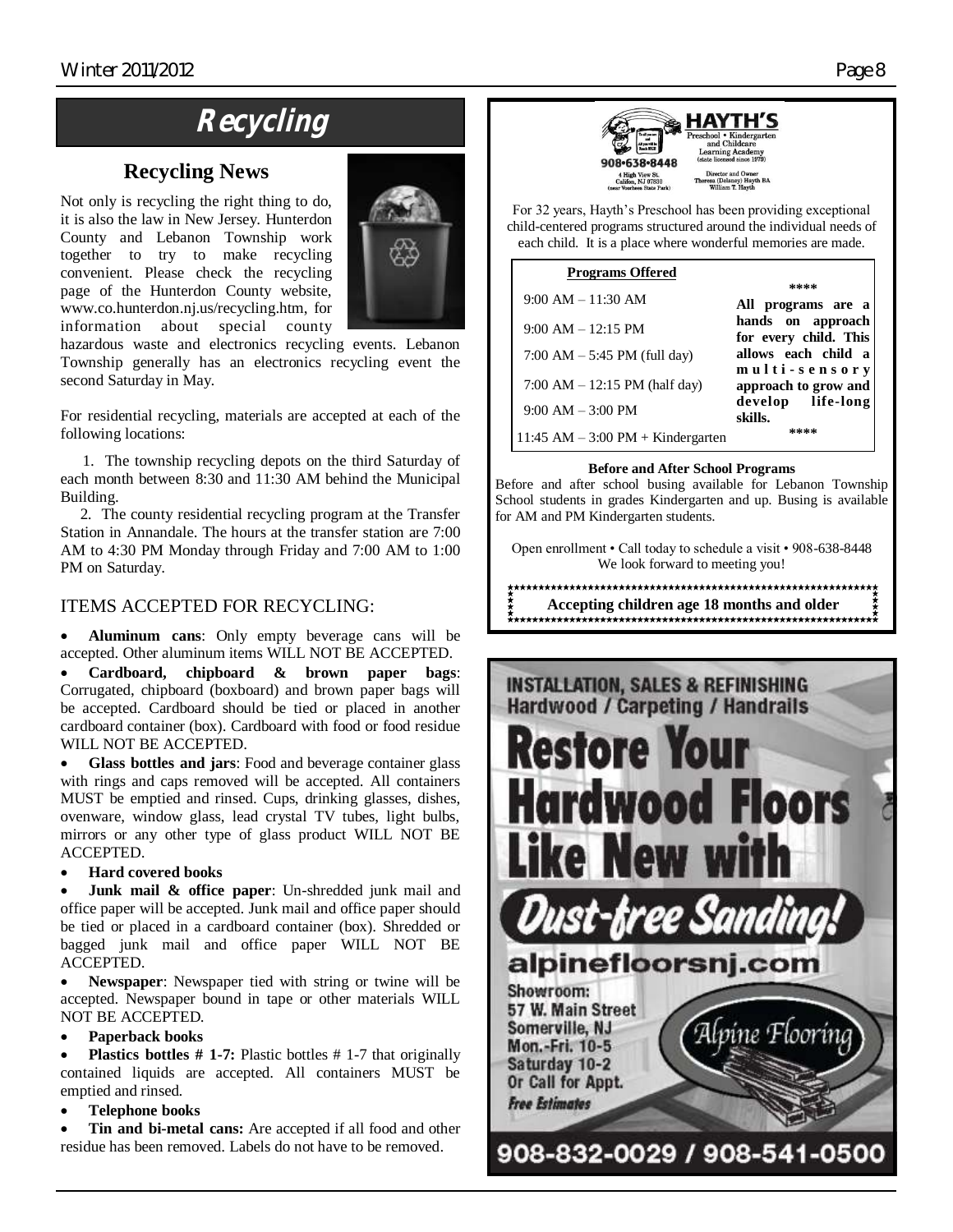# **Community News**



### **Hunterdon County Sheriff's Office Creates the First Permanent Prescription Drug Drop Box in Hunterdon County**

For the past two years, the Safe Communities Coalition— Hunterdon/Somerset (Coalition) has participated in the Drug Enforcement Administration's (DEA) National Take-Back Days as well as the American Medicine Chest Challenge. One way to reduce the accessibility of prescription drugs is to properly dispose of them in a safe and environmentally friendly manner. These take-back days provide locations throughout the county where individuals can dispose of expired, unused and unwanted medications, no questions asked.

The Safe Communities Coalition has taken the initiative in collaboration with the Hunterdon County Sheriff's and Prosecutor's Office to provide our community members a permanent drop off location for prescription drugs. With the help of Sheriff Fred Brown and Undersheriff Robert Smith (who is a founding Coalition member), the drop-off box will be housed in the Hunterdon County Justice Center, 65 Park Avenue, Flemington, NJ 08822, for citizens to safely dispose of their prescription drugs. The drop box will be located in the lobby of the County Justice Center and accessible during working hours. The Sheriff's Office volunteered to house and protect the integrity of the box by having it in this secure, safe location. The cost of this box has been offset by the Safe Communities Coalition.

In addition, a permanent drop-off location could not have happened without the assistance of the Hunterdon County Prosecutor's Office. The Prosecutor's Office will be responsible for the legal disposal of the prescription drugs collected.

"Having a permanent Rx take-back box is one more strategy Hunterdon County has in our war against drugs," said Christina Steffner, Chair of the Coalition. "It reminds parents and guardians of the importance of discarding prescription drugs to reduce the opportunity of abuse."

Prescription drug abuse in the United States is increasing at an alarming rate, especially for teenagers who report they can easily obtain prescription pills from medicine cabinets in their

own and other people's homes. Data from the New Jersey High School Risk & Protective Factor Survey, administered in 2008, indicates students were able to obtain the following prescription drugs without a prescription: amphetamines, sedatives, hallucinogens, and oxycontin. Additionally, the rate of county high school students reporting use of Rx/OTC drugs in the past year (5.7%) exceeded that for the state(4.2%).

Lesley Gabel, Coalition Project Director, is hopeful that other police departments throughout Hunterdon County will soon follow the lead set by the Safe Communities Coalition, Hunterdon County Sheriff's and Prosecutor's Office. "This will certainly help decrease the availability and accessibility of these drugs," said Gabel. "70% of those that abuse prescription drugs obtain them from home medicine cabinets. The community will finally have a way to regularly help the battle against substance abuse by disposing these unused/expired prescription drugs. We recommend that you black out your personal information on the prescription bottles. No questions will be asked when dropping them off into the disposal box."

The goal of the Safe Communities Coalition is to lower teen alcohol, marijuana, tobacco and prescription drug abuse in Hunterdon County through environmental change. For confidential help or for services or programs, contact us at (908) 782-3909. For more information about the Coalition, visit us online at www.hcsafecommunities.com.



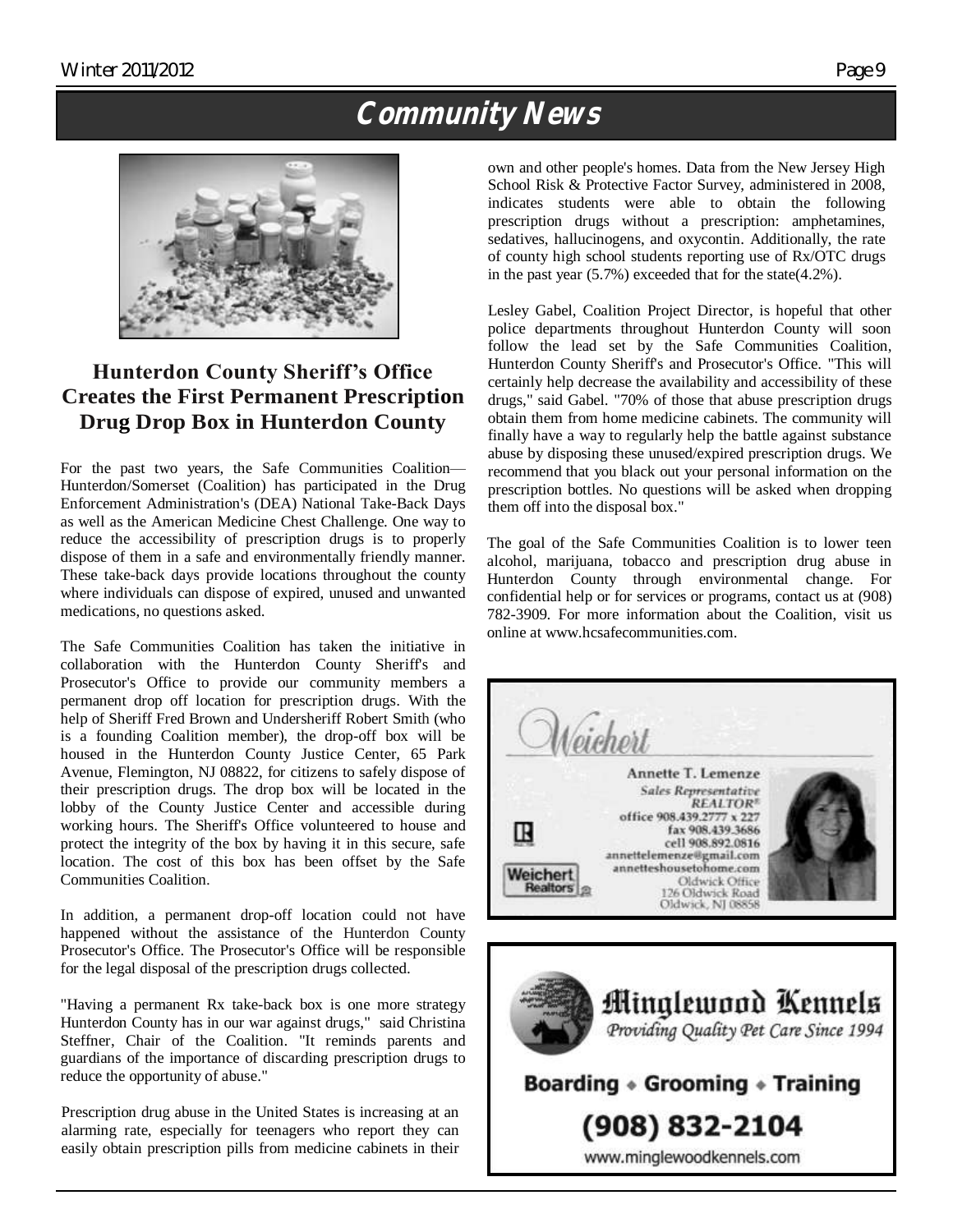# **Community News (continued)**

### **Neighborhood Ski Group Welcomes Skiers & Boarders**

The NEIGHBORHOOD SKIERS & BOARDERS is gathering for its fifth season. This Prepaid Group Package at Shawnee Mountain was created especially for families of the Township, and has since grown to include most of Hunterdon and some of Warren Counties.

Club Visits are Sundays, from 1:00 PM until closing, beginning January 8, 2012. Blackout weekends are Martin Luther King Day and Presidents Day, allowing you to take advantage of holiday weekend trips to other mountains. The Group runs for six consecutive weeks, excluding the blackout dates.

All packages are customized to your personal needs, and include any combination of Lift Tickets, Rentals and Lessons. Two make-ups per person give additional flexibility, as many kids are in weekend sports programs.

New last year at Shawnee was the Quad Lift, speeding up the trip to the top of the slopes to under three minutes. EZ Payments online has improved the sign-up process. There are no meetings or additional fees.

For the last four years, the Group has proven to be a great way for our busy families to set aside and share quality time together and with friends. It also provides a great venue for our driving teens to travel during daylight hours and enjoy the slopes with friends in the sunshine.

The additional health benefits of being outdoors, laughing a lot and enjoying the beauty of winter are great perks, too!

For additional information, please contact Shelly Baluta by email at rowanoliviasmsom@comcast.net or by telephone at (908) 537-2319.





**Valley View School** 

# **Computer Problems?**

For a GREAT PC / Internet experience

# The Help Desk Computer Center

Your one stop PC resource for Home / Office / Small Office needs

Services offered by our Certified Network Engineers:

- Vinis Removal
- Wireless Networks
- Hard Drive Recovery
- Data backup and storage services
- Operating systems upgraded PC and Mac
- Training available

### www.HDinHunt.com help@hdinhunt.com



**D**PARTNER

Serving PC and Mac users for over 30 years

અયુક્ષ અયુક્ષ અયુક્ષ અયુક્ષ<br>અયુક્ષ અયુક્ષ અયુક્ષ

ૣ૽ૢૢૢૣૢૢૢૢૢૢૣૢૢૢૢૢૢૢ<br>ઌૺૣૢૻૺૣૻૢ૾ૢૢૢૢૢૢૢ 纝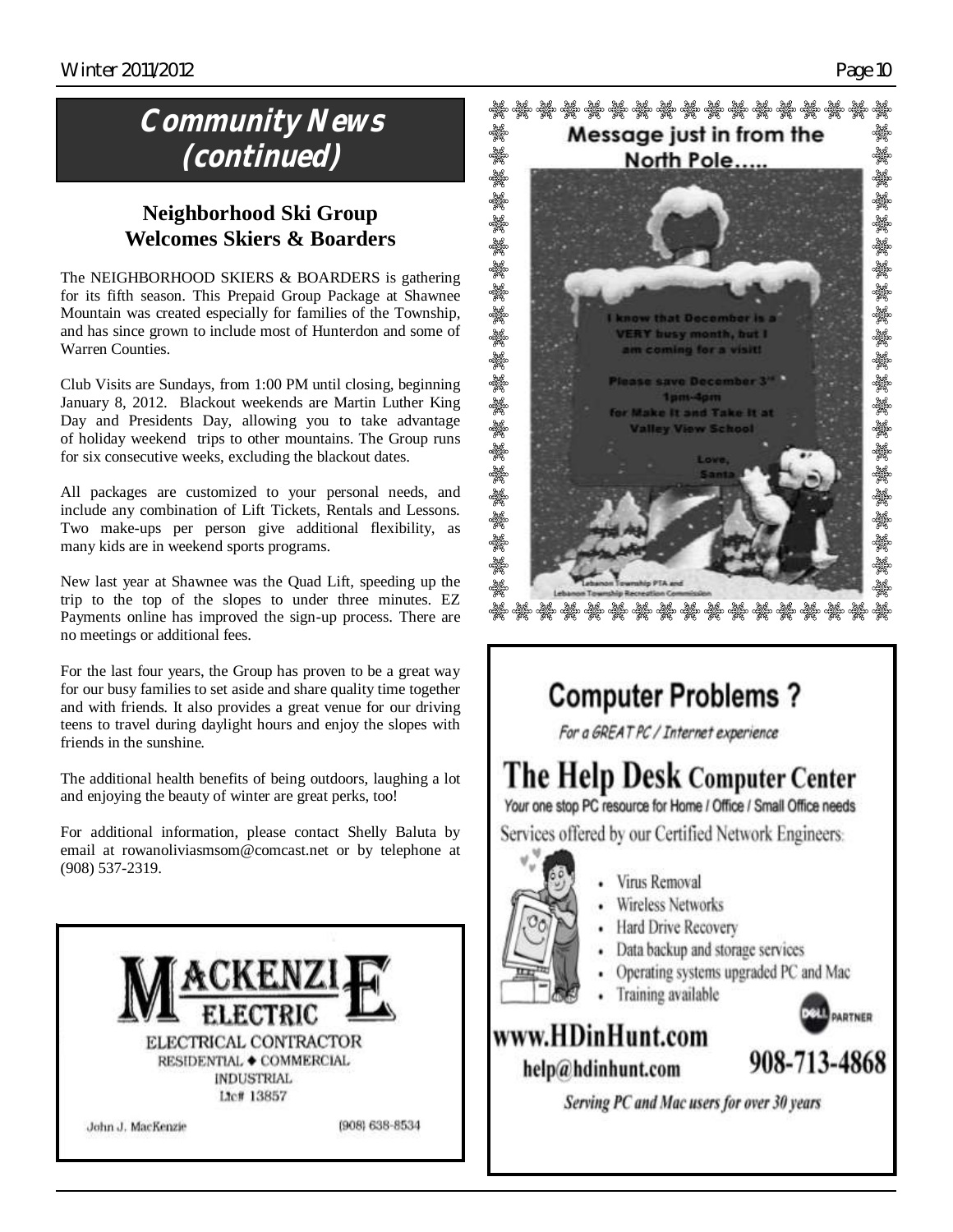|                                                                                                                                                               |                                                                    |                       |                                 |                                                                                  |                                       | <i>Township Directory</i>                             |                                                      |                                  |                    |
|---------------------------------------------------------------------------------------------------------------------------------------------------------------|--------------------------------------------------------------------|-----------------------|---------------------------------|----------------------------------------------------------------------------------|---------------------------------------|-------------------------------------------------------|------------------------------------------------------|----------------------------------|--------------------|
| <b>TOWNSHIP COMMITTEE</b>                                                                                                                                     |                                                                    |                       |                                 |                                                                                  |                                       | <b>FIRE - POLICE - EMS</b>                            |                                                      |                                  |                    |
| Ronald Milkowski                                                                                                                                              | Liaison to Public Works                                            |                       |                                 | $(908) 537 - 4132$                                                               | <b>Police Emergency</b>               |                                                       |                                                      |                                  | 911                |
| Frank Morrison                                                                                                                                                | Liaison to Standing Committees &                                   |                       |                                 | $(908) 832 - 5263$                                                               |                                       | Police Dispatch                                       |                                                      |                                  | $(908) 638 - 8515$ |
|                                                                                                                                                               | Open Space Coordinator                                             |                       |                                 |                                                                                  |                                       | Chief, Chris Mattson                                  |                                                      | $(908) 638 - 8516$               |                    |
| George Piazza, Mayor                                                                                                                                          |                                                                    |                       |                                 | $(908) 638 - 1104$                                                               |                                       | Office Manager, Kathy Goracy                          |                                                      |                                  | $(908) 638 - 8516$ |
| Patricia Schriver,<br>Deputy Mayor                                                                                                                            | Liaison to Administration & Finance                                |                       |                                 | $(908) 832 - 7066$                                                               |                                       |                                                       | <b>Emergency Medical Services</b>                    |                                  | 911                |
| Brian Wunder                                                                                                                                                  | Liaison to Police, Fire & Rescue                                   |                       |                                 | $(908) 832 - 2042$                                                               |                                       | <b>Fire Department Emergency</b>                      |                                                      | 911                              |                    |
| <b>MEETINGS</b>                                                                                                                                               |                                                                    |                       |                                 |                                                                                  | Chief, Warren Gabriel                 |                                                       | (908) 797-8945                                       |                                  |                    |
|                                                                                                                                                               | Meetings held at the Municipal Building unless otherwise specified |                       |                                 |                                                                                  |                                       | Fire Official, Gary Apgar                             |                                                      |                                  | $(908) 537 - 6670$ |
| Township Committee                                                                                                                                            |                                                                    | 7:00 PM 1st & 3rd Wed |                                 | Open Burn Fire Permit (Andover Forestry Off.)                                    |                                       |                                                       | $(973) 786 - 6350$                                   |                                  |                    |
| <b>Board of Health</b>                                                                                                                                        |                                                                    |                       | 6:30 PM 1st Wed as needed       |                                                                                  | <b>Office of Emergency Management</b> |                                                       |                                                      |                                  |                    |
| Planning Board                                                                                                                                                |                                                                    | 7:00 PM 1st Tues      |                                 |                                                                                  | Coordinator, Warren Gabriel           |                                                       |                                                      | (732) 921-0764                   |                    |
| Board of Adjustment                                                                                                                                           |                                                                    | 7:30 PM 4th Wed       |                                 |                                                                                  |                                       |                                                       | <b>Municipal Court of North Hunterdon</b>            |                                  | (908) 735-7775     |
| Environmental and Open Space Commission                                                                                                                       |                                                                    | 7:00 PM 3rd Mon       |                                 |                                                                                  |                                       |                                                       | <b>Hunterdon County Board of Health</b>              |                                  | $(908) 788 - 1351$ |
| Park Committee                                                                                                                                                |                                                                    | 7:30 PM 2nd Mon       |                                 |                                                                                  |                                       |                                                       |                                                      |                                  |                    |
| <b>Agricultural Advisory Board</b>                                                                                                                            |                                                                    | 7:00 PM 2nd Mon       |                                 |                                                                                  |                                       |                                                       |                                                      | <b>SCHOOLS</b>                   |                    |
| <b>Recreation Commission</b>                                                                                                                                  |                                                                    | 7:00 PM 1st Thurs     |                                 |                                                                                  |                                       | Valley View School                                    |                                                      | Grades $K - 4$                   | (908) 832-2175     |
| Library Committee                                                                                                                                             |                                                                    |                       | 7:30 PM 2nd Wed at the Library  |                                                                                  |                                       | Woodglen School                                       |                                                      | Grades $5-8$                     | $(908) 638 - 4111$ |
| Historians                                                                                                                                                    |                                                                    |                       | 7:30 PM 1st Thurs at the Museum |                                                                                  | Voorhees High School                  |                                                       | Grades $9 - 12$                                      | $(908) 638 - 6116$               |                    |
| <b>TOWNSHIP CONTACTS</b>                                                                                                                                      |                                                                    |                       |                                 |                                                                                  |                                       |                                                       |                                                      |                                  |                    |
| Karen Sandorse<br>Township Clerk, Registrar of Vital Statistics                                                                                               |                                                                    |                       |                                 | (908) 638-8523 x11                                                               |                                       |                                                       |                                                      |                                  |                    |
| Deputy Clerk, Dog Licensing Agent, Deputy Registrar                                                                                                           |                                                                    |                       | Kimberly Jacobus                | $(908)$ 638-8523 x10                                                             |                                       |                                                       |                                                      |                                  |                    |
| Tax Collector                                                                                                                                                 |                                                                    | Mary Hyland           |                                 | (908) 638-8523 x15                                                               |                                       |                                                       | Hours: Wed & Fri 8:00 AM-4:30 PM                     |                                  |                    |
| Assessor                                                                                                                                                      |                                                                    | Mary Mastro           |                                 | (908) 638-8523 x17                                                               |                                       |                                                       | Hours: Tues & Wed 8:00 AM-4:30 PM and by appointment |                                  |                    |
| Planning Board Clerk & Board of Adjustment Secretary                                                                                                          |                                                                    | Gail Glashoff         |                                 | (908) 638-8523 x22                                                               |                                       |                                                       |                                                      |                                  |                    |
| Recycling Coordinator                                                                                                                                         |                                                                    |                       | Joann Fascenelli                | (908) 638-8523 x19                                                               |                                       |                                                       |                                                      |                                  |                    |
| Zoning Officer                                                                                                                                                |                                                                    |                       |                                 | John Flemming                                                                    | (908) 638-8523 x20                    |                                                       |                                                      | Hours: Mon & Wed 1:00 PM-4:00 PM |                    |
| Lost Dogs                                                                                                                                                     |                                                                    | Judy Dunlap           |                                 |                                                                                  | (908) 537-2678                        |                                                       |                                                      |                                  |                    |
| Hunterdon Humane Animal Shelter                                                                                                                               |                                                                    |                       |                                 | $(908)$ 996-2525                                                                 |                                       |                                                       |                                                      |                                  |                    |
| Department of Public Works                                                                                                                                    |                                                                    |                       | Warren Gabriel                  |                                                                                  | (908) 537-2850                        |                                                       |                                                      |                                  |                    |
| <b>Library Committee</b>                                                                                                                                      |                                                                    |                       | Art Gerlich, Chair              |                                                                                  | $(908) 638-4331$                      |                                                       |                                                      |                                  |                    |
| <b>Recreation Commission</b>                                                                                                                                  |                                                                    | Kathy Petrik          |                                 | $(908) 638 - 3590$                                                               |                                       |                                                       |                                                      |                                  |                    |
| Memorial Garden                                                                                                                                               |                                                                    | Eva Burrell           |                                 | (908) 537-2424                                                                   |                                       |                                                       |                                                      |                                  |                    |
| Environmental & Open Space Commission                                                                                                                         |                                                                    |                       | Warren Newman                   | $(908) 638 - 4332$                                                               |                                       |                                                       |                                                      |                                  |                    |
| Webmaster & Newsletter                                                                                                                                        |                                                                    |                       | Karen Newman                    | $(908) 638 - 4332$                                                               |                                       | Email information to karennewman@embarqmail.com       |                                                      |                                  |                    |
| <b>Bunnvale Library</b>                                                                                                                                       |                                                                    |                       |                                 | $(908) 638 - 8884$<br>Hours: Wed 1:00-8:00, Thurs & Fri 9:00-5:00, Sat 9:00-2:00 |                                       |                                                       |                                                      |                                  |                    |
| Township of Lebanon Museum at New Hampton                                                                                                                     |                                                                    |                       |                                 | (908) 537-6464                                                                   |                                       | Hours: Tues & Thurs 9:30 AM-5:00 PM, Sat 1:00-5:00 PM |                                                      |                                  |                    |
| Hunterdon County Transfer Station                                                                                                                             |                                                                    |                       |                                 | $(908)$ 236-9088                                                                 |                                       |                                                       |                                                      |                                  |                    |
| Construction Office, Christy Hoffman Farm, 108 Rt 512, Califon, NJ 07830                                                                                      |                                                                    |                       |                                 | (908) 832-5552<br>Hours: Mon-Fri 8:30 AM-4:00 PM                                 |                                       |                                                       |                                                      |                                  |                    |
| For scheduling use of the Municipal Building Meeting Rooms or reserving the Memorial Park pavilion or fields, contact the Municipal Building at 638-8523 x10. |                                                                    |                       |                                 |                                                                                  |                                       |                                                       |                                                      |                                  |                    |